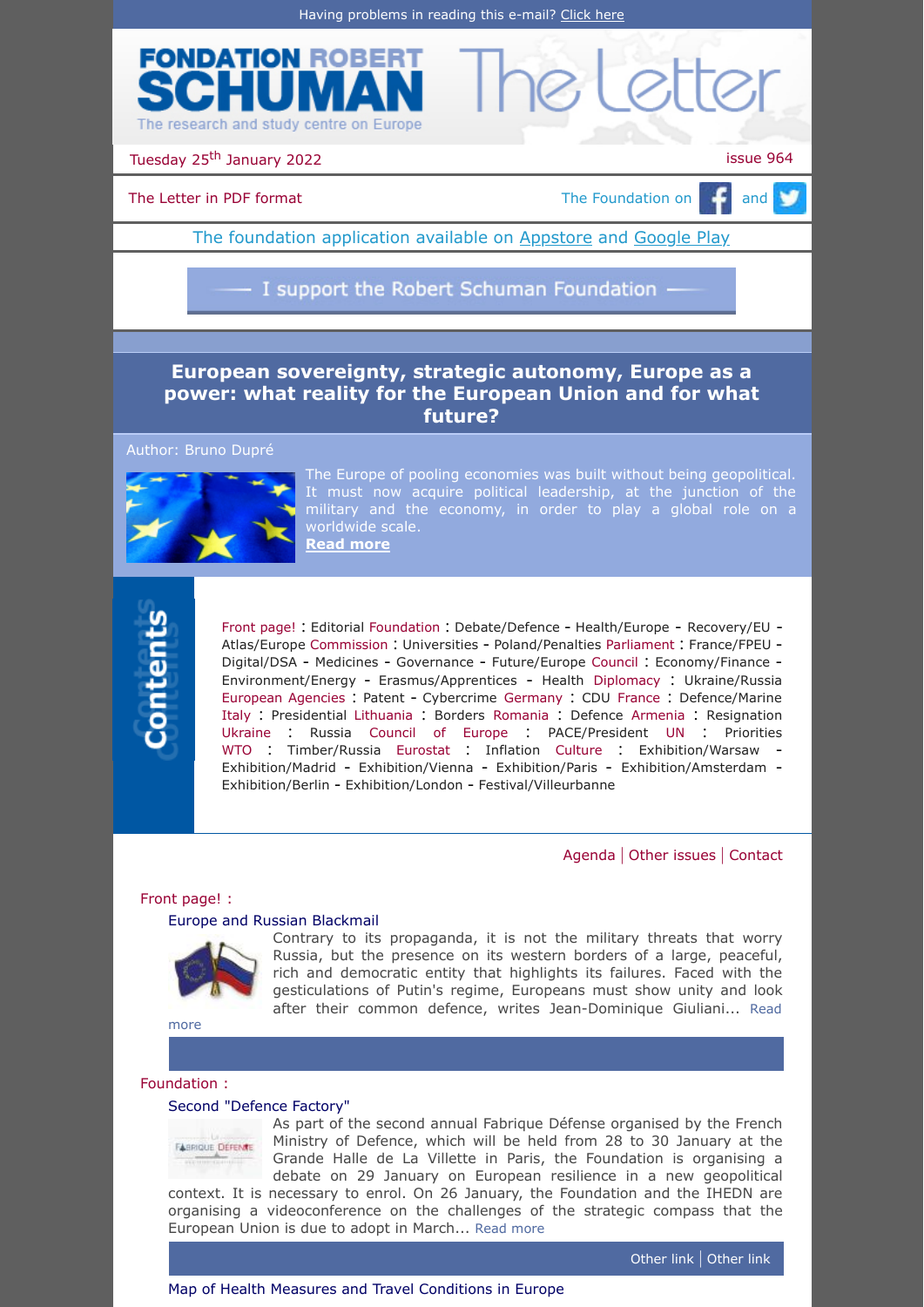

Since 24 January, the vaccination pass has been required in France for access to bars, restaurants, cultural venues and interregional transport. In Spain, Catalonia lifted the curfew on 21 January, and the health pass is no longer required in restaurants in Cantabria. In Ireland, the curfew for

bars and restaurants was lifted on 22 January, as well as limitations on the number of people at indoor and outdoor events. In Belgium, from 28 January, bars and restaurants can stay open until midnight, and a barometer setting restrictions in cultural venues according to the situation comes into force. In Austria, the parliament passed the compulsory vaccination law on 20 January, which will come into force on 4 February. To follow the evolution of the situation and to understand the measures in place in the EU Member States, the Foundation offers you a complete map of the measures in place. An indispensable, regularly updated resource... [Read more](https://www.robert-schuman.eu/en/covid19)

## <span id="page-1-0"></span>[European Recovery Plans: figures and priorities](https://www.robert-schuman.eu/en/european-recovery-plan)



In response to the economic and social consequences of the Covid-19 pandemic, the EU has established a €672.5 billion recovery fund, known as the Recovery and Resilience Facility, for Member States in the form of grants and loans. 22 plans have so far been approved by the Commission and Council, and 20 countries have received the planned pre-financing, including Finland, which received €271m on 21 January.

The Commission has so far not approved the Hungarian and Polish plans due to infringements of the rule of law. The Foundation offers you an interactive map of the plans country by country, showing the sums involved, the timetables and the priorities... [Read more](https://www.robert-schuman.eu/en/european-recovery-plan)

[Other](https://ec.europa.eu/commission/presscorner/detail/en/ip_22_430) link

#### <span id="page-1-1"></span>[The Permanent Atlas of the European Union is available](https://www.robert-schuman.eu/en/bookshop/0261-the-3rd-edition-of-the-permanent-atlas-of-the-european-union)



To better understand Europe in 2022, the Permanent Atlas of the European Union, a unique work, offers a complete and easy-to-access view of the European Union, the euro zone and each of its 27 Member States. It is available in English in digital versions... [Read more](https://www.robert-schuman.eu/en/bookshop/0261-the-3rd-edition-of-the-permanent-atlas-of-the-european-union)

## <span id="page-1-2"></span>Commission :

## <span id="page-1-3"></span>[Strategy for Higher Education](https://ec.europa.eu/commission/presscorner/detail/en/ip_22_365)



On 18 January, the Commission presented a European strategy for universities to give them the means to act in the context of the dual ecological and digital transition. It also proposes to strengthen cooperation between universities, notably through the development of joint programmes and the pooling of resources... [Read more](https://ec.europa.eu/commission/presscorner/detail/en/ip_22_365)

## <span id="page-1-4"></span>[Request for payment of penalties against Poland](https://www.politico.eu/article/eu-commission-demands-poland-pay-fine-over-judiciary/)



On 20 January, the Commission gave Poland 45 days to pay €69 million in daily penalties imposed by the European Court of Justice for failing to comply with a ruling suspending the disciplinary chamber of the Polish Supreme Court. In case of non-payment, the Commission will deduct the sum from the EU funds intended for Poland. The Commission has already asked Poland to pay €15 million for failing to comply with a Court ruling ordering the closure

of a coal mine... [Read more](https://www.politico.eu/article/eu-commission-demands-poland-pay-fine-over-judiciary/)

#### <span id="page-1-5"></span>Parliament :

#### <span id="page-1-6"></span>[Speech by Emmanuel Macron to the European Parliament](https://www.france24.com/en/europe/20220119-emmanuel-macron-to-present-priorities-to-the-european-parliament)



French President Emmanuel Macron discussed the programme of the French Council presidency with MEPs on 19 January in Strasbourg. He said he wanted the right to abortion and environmental protection to be included in the European Charter of Fundamental Rights. He also called

for the construction of "a new European security order" with NATO as part of the development of the European Union's strategic autonomy and the reflection on the strategic compass... [Read more](https://www.france24.com/en/europe/20220119-emmanuel-macron-to-present-priorities-to-the-european-parliament)

#### [Other](https://www.elysee.fr/emmanuel-macron/2022/01/19/discours-du-president-emmanuel-macron-devant-le-parlement-europeen) link | [Other](https://www.europarl.europa.eu/news/en/press-room/20220114IPR21014/meps-debated-the-french-presidency-s-priorities-with-emmanuel-macron) link

#### <span id="page-1-7"></span>[Digital Services Act](https://www.europarl.europa.eu/doceo/document/TA-9-2022-0014_EN.pdf)

On 20 January, MEPs adopted the Digital Services Act (DSA), which sets out the responsibilities and obligations of intermediary service providers, in particular social media. The proposed measures include the removal of illegal products, services and content. The text provides

for more options for no-tracking ads, a ban on the use of minors' data for targeted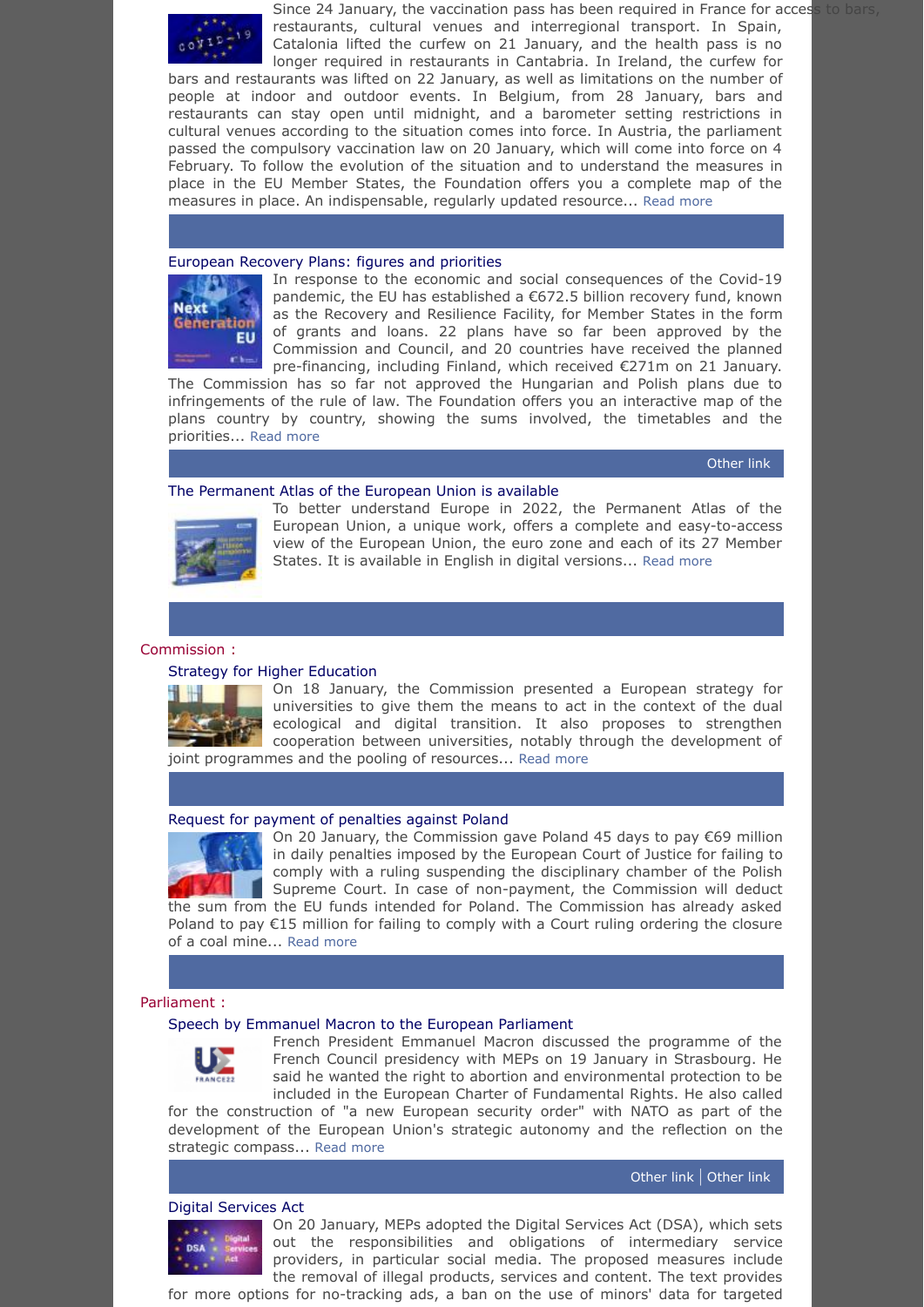ads, and more transparency about algorithms to combat harmful content and misinformation... [Read more](https://www.europarl.europa.eu/doceo/document/TA-9-2022-0014_EN.pdf)

### <span id="page-2-0"></span>[Strengthening the European Medicines Agency](https://www.europarl.europa.eu/doceo/document/TA-9-2022-0006_EN.pdf)



On 20 January, MEPs definitively adopted a text that strengthens the role of the European Medicines Agency. The aim is to make the fight against shortages of medicines and medical equipment more effective, in particular through the creation of two "steering groups" to manage the European platform for monitoring shortages in order to facilitate the collection of information... [Read more](https://www.europarl.europa.eu/doceo/document/TA-9-2022-0006_EN.pdf)

### <span id="page-2-1"></span>[Election of Roberta Metsola, 14 Vice-Presidents and 5 Quaestors](https://www.europarl.europa.eu/news/en/press-room/20220114IPR21012/roberta-metsola-elected-new-president-of-the-european-parliament)



Roberta Metsola (EPP, MT) was elected President of the Parliament on 18 January with 458 votes in the first ballot, against 101 for Alice Kuhnke (Greens/EFA, SE) and 57 for Sira Rego (GUE/NGL, ES). She succeeds David Sassoli (S&D, IT) for the second half of the legislature. She is the third woman to hold this position, after the French women

Simone Veil (1979-1982) and Nicole Fontaine (1999-2002). On 19 January, MEPs also elected 14 vice-presidents and five quaestors, including Foundation Board member Fabienne Keller, for the second half of the legislature. The Foundation provides comprehensive information on the Parliament and its functioning on a special website... [Read more](https://www.europarl.europa.eu/news/en/press-room/20220114IPR21012/roberta-metsola-elected-new-president-of-the-european-parliament)

[Other](https://www.europarl.europa.eu/news/en/press-room/20220114IPR21013/les-nouveaux-vice-presidents-et-questeurs-du-parlement) link | [Other](https://www.europarl.europa.eu/doceo/document/TA-9-2022-0001_EN.pdf) link | [Other](https://elections-europeennes.robert-schuman.eu/en/) link

## <span id="page-2-2"></span>[Plenary Meeting of the Conference on the future of Europe](https://www.europarl.europa.eu/news/en/press-room/20220124IPR21607/conference-on-the-future-of-europe-citizens-recommendations-debated-in-plenary)



The third plenary meeting of the Conference on the Future of Europe Conférence took place in the Parliament in Strasbourg on 21-22 January. Delegates de l'Europe discussed the recommendations of the citizens' panels and the corresponding national panels on two themes: "European democracy, values and rights, rule of law and security" and "climate change,

environment and health". All Europeans can contribute to the debates on the conference platform... [Read more](https://www.europarl.europa.eu/news/en/press-room/20220124IPR21607/conference-on-the-future-of-europe-citizens-recommendations-debated-in-plenary)

#### <span id="page-2-3"></span>Council :

### <span id="page-2-4"></span>[Meeting of Economy and Finance Ministers](https://www.consilium.europa.eu/en/meetings/ecofin/2022/01/18/)



At the Economic and Financial Affairs Council on 18 January, the ministers debated the proposal for a directive on the establishment of a global minimum tax level for multinationals, emphasising the priority of this dossier. They discussed the implementation of the Recovery and Resilience Facility (RRF). In addition, the Council launched the annual

European Semester process for monitoring Member States' economic, budgetary and employment policies and gave guidance for further work on the Union's mandate for the G20 in February... [Read more](https://www.consilium.europa.eu/en/meetings/ecofin/2022/01/18/)

#### <span id="page-2-5"></span>[Meeting of Environment and Energy Ministers](https://presidence-francaise.consilium.europa.eu/en/news/french-presidency-significant-progress-made-at-the-informal-meetings-of-the-ministers-for-the-environment/)



The environment ministers met on 20 and 21 January in Amiens to discuss the challenges of the ecological transition, health and biodiversity. They discussed the European harmonisation of rules governing the use of plant protection products and the fight against

imported deforestation. The ministers discussed the role of wood in energy policies and how to support businesses and households in the climate transition. On 22 January, the energy ministers discussed energy prices, efficiency and hydrogen. They agreed on the importance of deepening solidarity in terms of security of supply. They repeated their wish to create a hydrogen value chain, associated with an industrial sector... [Read more](https://presidence-francaise.consilium.europa.eu/en/news/french-presidency-significant-progress-made-at-the-informal-meetings-of-the-ministers-for-the-environment/)

## [Other](https://presidence-francaise.consilium.europa.eu/en/news/press-release-overview-of-the-discussions-between-the-eu-energy-ministers/) link

#### <span id="page-2-6"></span>[Development of Erasmus for apprentices](https://presidence-francaise.consilium.europa.eu/en/news/press-release-developing-erasmus-for-apprentices-an-objective-for-the-french-presidency-of-the-council-of-the-eu/)



more

As part of the ministerial conference organised by France on the occasion of the 35th anniversary of the "Erasmus+" programme, on 20 January, the ministers expressed their wish to offer all young people the possibility of a European experience. In particular, they committed together with the Commission to strengthen partnerships between Member States with a view to consolidating European networks and facilitating the use of [mobility for apprentices. The Foundation](https://presidence-francaise.consilium.europa.eu/en/news/press-release-developing-erasmus-for-apprentices-an-objective-for-the-french-presidency-of-the-council-of-the-eu/) has published a study on this subject... Read

[Other](https://www.robert-schuman.eu/en/doc/questions-d-europe/qe-606-en.pdf) link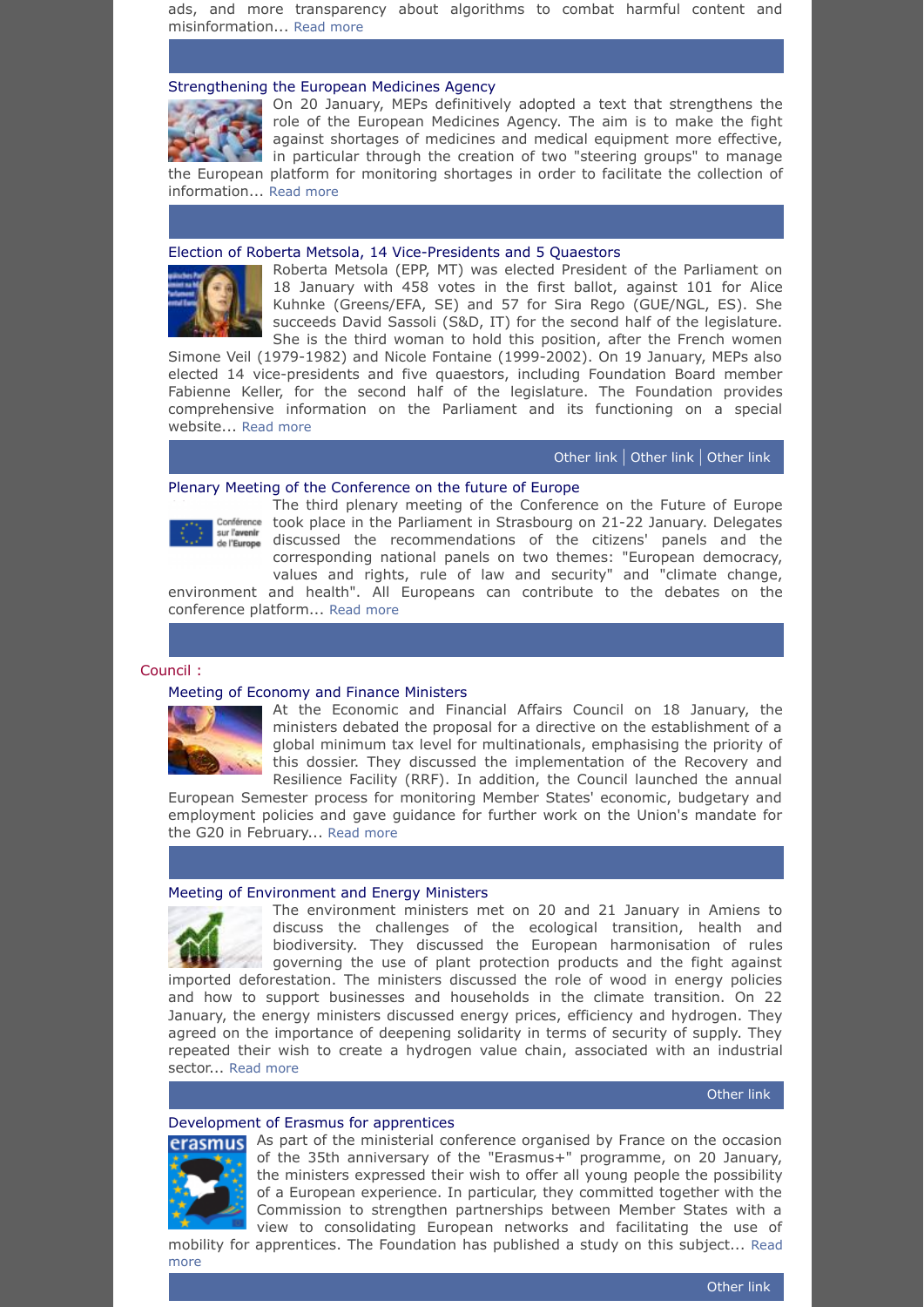#### <span id="page-3-0"></span>[Meeting of Health Ministers](https://tinyurl.com/rf7rfb7e)



On 21 January, health ministers discussed best practices for managing the crisis and how best to align national strategies. They agreed to improve the sharing of information on national vaccination campaigns, to fully mobilise the instruments introduced by the European Union and reaffirmed the principle of vaccine solidarity in the world... [Read more](https://tinyurl.com/rf7rfb7e)

<span id="page-3-1"></span>Diplomacy :

## <span id="page-3-2"></span>[Meeting of Foreign Affairs Ministers](https://www.consilium.europa.eu/en/meetings/fac/2022/01/24/)



The Ministers of Foreign Affairs, meeting on 24 January, discussed Russia's military build-up on Ukraine's borders and met with US Secretary of State Anthony Blinken. They reiterated their support for Ukraine and assured that military aggression on the part of Russia would entail heavy consequences and massive costs. The Council also

discussed the situations in Belarus, Kazakhstan, Syria and Libya. Finally, it said it was following developments in Burkina Faso very closely and called for respect for the Constitution and the release of President Kaboré, who was overthrown in a coup... [Read more](https://www.consilium.europa.eu/en/meetings/fac/2022/01/24/)

[Other](https://eeas.europa.eu/headquarters/headquarters-homepage/110030/foreign-affairs-council-press-remarks-high-representative-josep-borrell_en) link

## <span id="page-3-3"></span>European Agencies :

#### <span id="page-3-4"></span>[Provisional application of the Agreement on a Unified Patent Court](https://www.epo.org/news-events/news/2022/20220117.html)

The Protocol on the provisional application of the Agreement on a Unified Patent Court entered into force on 19 January. This international treaty complements and strengthens the centralised system for granting European patents, already provided by the European Patent Office (EPO). The Unified Patent Court (UPC) will have jurisdiction over actions for infringement and invalidity of patents granted by the EPO, allowing for better protection of European inventions and a less costly litigation procedure for patent holders... [Read more](https://www.epo.org/news-events/news/2022/20220117.html)

[Other](https://ec.europa.eu/commission/presscorner/detail/en/statement_22_426) link

#### <span id="page-3-5"></span>[Shutting down an online network used by criminals](https://www.europol.europa.eu/media-press/newsroom/news/unhappy-new-year-for-cybercriminals-vpnlabnet-goes-offline)



On 17 January, in a joint action by 10 countries and Europol, law enforcement authorities took action against the criminal use of **ELROPOL** VPNLab.net, a secure internet access and communication service. More than 100 companies were identified as being at risk of cyber attacks due to the misuse of this service. The operation took down 15 servers

hosting VPNLab.net, making it unavailable... [Read more](https://www.europol.europa.eu/media-press/newsroom/news/unhappy-new-year-for-cybercriminals-vpnlabnet-goes-offline)

#### <span id="page-3-6"></span>Germany :

## <span id="page-3-7"></span>[Friedrich Merz, Chair of the CDU](https://www.dw.com/en/who-is-friedrich-merz-the-new-head-of-germanys-cdu/a-56247517)

Friedrich Merz was elected leader of the Christian Democratic Union of Germany (CDU) with 94.6% of the delegates' votes at the party congress held on 22 January online. He wants to organise a "constructive opposition" to the current government. On the same day, all the members of the party's leadership team were also appointed, including 17 women... [Read more](https://www.dw.com/en/who-is-friedrich-merz-the-new-head-of-germanys-cdu/a-56247517)

[Other](https://www.cdu-parteitag.de/wahlergebnisse) link

#### <span id="page-3-8"></span>France :

#### <span id="page-3-9"></span>[Clémenceau 22](https://www.navalnews.com/naval-news/2022/01/us-french-and-italian-navies-to-conduct-tri-carrier-operations/)

The French Ministry of Defence announced on 20 January that the aircraft carrier Charles de Gaulle and its carrier battle group would be deployed in the Mediterranean as part of a mission called Clémenceau 22. American, Spanish, Greek and Belgian ships, as well as German,

Italian and Canadian officers will take part in this mission... [Read more](https://www.navalnews.com/naval-news/2022/01/us-french-and-italian-navies-to-conduct-tri-carrier-operations/)

#### <span id="page-3-10"></span>Italy :

#### <span id="page-3-11"></span>[Launch of the Presidential election procedure](https://www.theguardian.com/world/2022/jan/23/italy-secret-ballot-president-berlusconi-drops-out)



The Italian presidential election starts on 24 January. A thousand senators, deputies and regional representatives must elect Sergio Mattarella's successor. To be elected, two thirds of the votes are needed in the first three rounds, followed by an absolute majority in subsequent rounds. Due to health restrictions, each round will take one

day. While there are theoretically no official candidates, Council President Mario Draghi is the favourite, while Forza Italia party leader Silvio Berlusconi announced on 22 January that he would not be running... [Read more](https://www.theguardian.com/world/2022/jan/23/italy-secret-ballot-president-berlusconi-drops-out)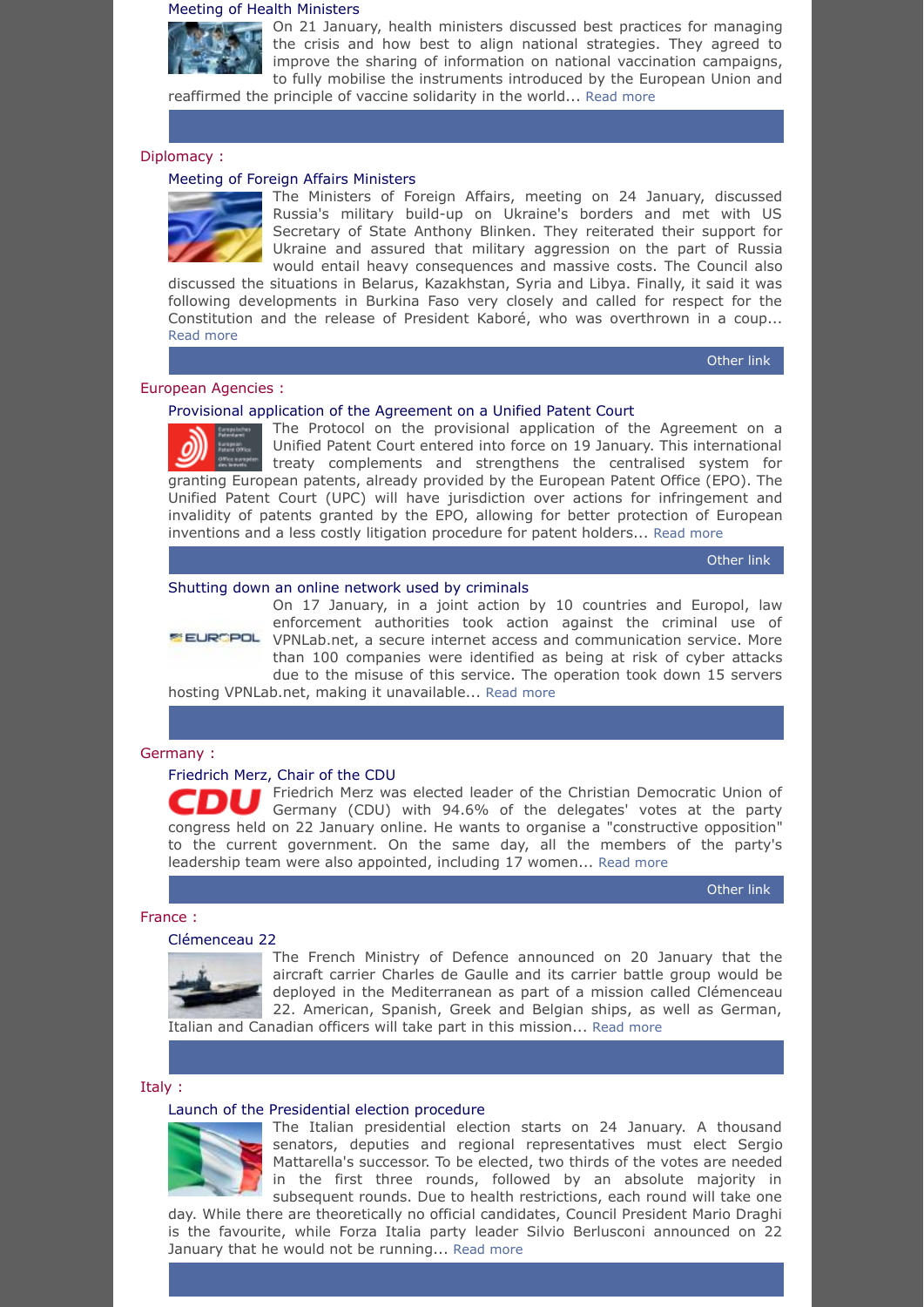## <span id="page-4-0"></span>Lithuania :

#### <span id="page-4-1"></span>[A border under tension](https://lrv.lt/en/news/prime-minister-and-european-commissioner-for-home-affairs-discuss-border-protection-security-in-the-region)



Lithuanian Prime Minister Ingrida Simonyte and European Commissioner for Home Affairs Ylva Johansson exchanged views on the situation on the Belarus-Lithuania border in Vilnius on 21 January. They discussed new EU actions to strengthen the protection of the external border and to develop resistance to hybrid attacks... [Read more](https://lrv.lt/en/news/prime-minister-and-european-commissioner-for-home-affairs-discuss-border-protection-security-in-the-region)

<span id="page-4-2"></span>Romania :

#### <span id="page-4-3"></span>[Franco-Romanian Cooperation in Defence](https://www.euractiv.com/section/politics/news/french-troops-in-romania-a-bid-to-clarify-misunderstandings/)



Faced with rising tensions on the EU's eastern borders, French President Emmanuel Macron announced on 19 January the possible participation of French military troops in NATO's forward military presence in Romania, notably to protect the Black Sea. His Romanian counterpart, Klaus Iohannis, welcomed this cooperation... [Read more](https://www.euractiv.com/section/politics/news/french-troops-in-romania-a-bid-to-clarify-misunderstandings/)

#### <span id="page-4-4"></span>Armenia :

#### <span id="page-4-5"></span>[President Armen Sarkissian announces his resignation](https://www.president.am/en/press-release/item/2022/01/23/President-Armen-Sarkissians-message/)



Armenian President Armen Sarkissian resigned on 23 January. In conflict with Prime Minister Nikol Pashinian, he explained that he no longer had "the necessary tools to influence important foreign and domestic policy processes in difficult times for the people and the country.".. [Read more](https://www.president.am/en/press-release/item/2022/01/23/President-Armen-Sarkissians-message/)

## <span id="page-4-6"></span>Ukraine :

#### <span id="page-4-7"></span>[Tensions with Russia](https://www.osce.org/ukrainecrisis)



The United States and European states are continuing their efforts to prevent Russia from attacking Ukraine, while some 100,000 Russian troops are stationed on the northern, eastern and southern sides of Ukraine. Estonia, Latvia and Lithuania, as well as the UK, have delivered defensive weapons to Ukraine, and NATO is strengthening its presence in Eastern Europe. On 24 January, the President of the Commission proposed  $\epsilon$ 1.2 billion in EU aid in the form of emergency loans and grants to "meet the financial needs arising from the conflict". The Foundation invites you to re-read its study: "Russia, Ukraine and International Law"... [Read more](https://www.osce.org/ukrainecrisis)

[Other](https://www.state.gov/the-stakes-of-russian-aggression-for-ukraine-and-beyond/) link | [Other](https://ec.europa.eu/commission/presscorner/detail/en/statement_22_545) link | [Other](https://www.robert-schuman.eu/en/doc/questions-d-europe/qe-344-en.pdf) link

### <span id="page-4-8"></span>Council of Europe :

#### <span id="page-4-9"></span>[Tiny Kox elected President of the Parliamentary Assembly](https://www.coe.int/en/web/portal/-/tiny-kox-elected-as-pace-president)



The Dutchman Tiny Cox (GUE) was elected President of the Parliamentary Assembly of the Council of Europe on 24 January for a one-year term, renewable once. He succeeds the Belgian Hendrik Daems who served two terms... [Read more](https://www.coe.int/en/web/portal/-/tiny-kox-elected-as-pace-president)

#### <span id="page-4-10"></span>UN :

#### <span id="page-4-11"></span>[Antonio Guterres puts forward his 5 priorities for 2022](https://news.un.org/en/story/2022/01/1110292)



On 21 January, UN Secretary-General António Guterres presented his priorities for 2022, calling on all countries to mobilise to tackle five challenges: the Covid-19 pandemic, global financial reform, the climate emergency, anarchy in cyberspace and conflict... [Read more](https://news.un.org/en/story/2022/01/1110292)

#### <span id="page-4-12"></span>WTO :

#### <span id="page-4-13"></span>[WTO case against Russian timber export restrictions](https://ec.europa.eu/commission/presscorner/detail/en/ip_22_410)

The European Union requested on 21 January the opening of WTO consultations with Russia, thus initiating the dispute settlement procedure. It is challenging Russia's restrictions on timber exports to the EU. Russia has increased export duties up to 80%, violating the maximum rate of 15%, and has reduced the number of border crossing points for

goods from 30 to 1... [Read more](https://ec.europa.eu/commission/presscorner/detail/en/ip_22_410)

<span id="page-4-15"></span><span id="page-4-14"></span>Eurostat : [Annual inflation increases in December](https://ec.europa.eu/eurostat/documents/2995521/14176359/2-20012022-AP-EN.pdf/ce642dc8-1f96-fb6e-a7fc-a667762c5d37)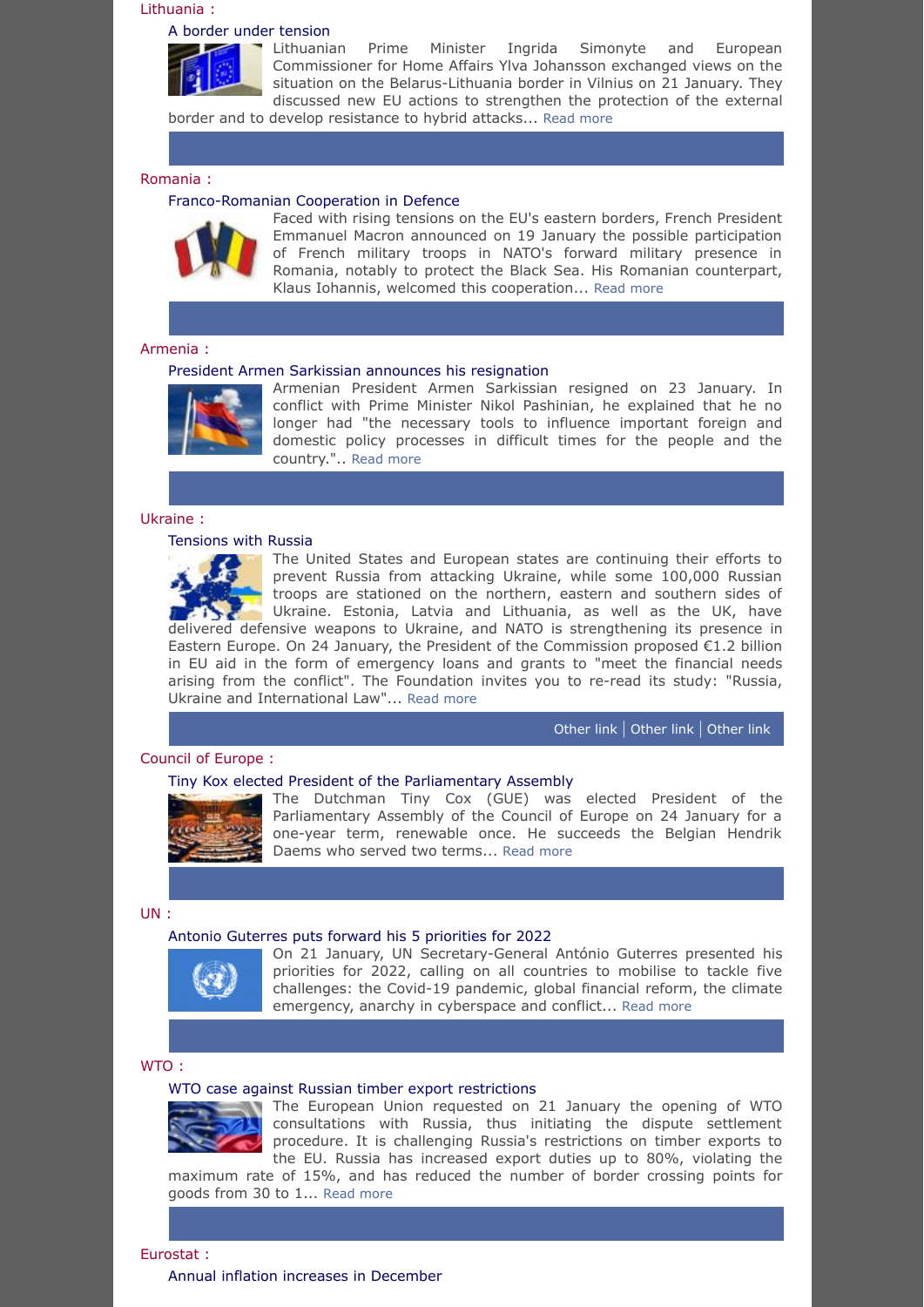Annual inflation was 5.3% in the European Union and 5% in the euro area in December 2021, compared with 5.2% and 4.9% in November,

according to data published by Eurostat on 20 January... [Read more](https://ec.europa.eu/eurostat/documents/2995521/14176359/2-20012022-AP-EN.pdf/ce642dc8-1f96-fb6e-a7fc-a667762c5d37)



<span id="page-5-0"></span>Culture :

## <span id="page-5-1"></span>[Jarosław Modzelewski in Warsaw](https://u-jazdowski.pl/en/programme/exhibitions/jaroslaw-modzelewski)

The Centre for Contemporary Art in Warsaw (the Ujazdowski Castle) is U-jazdowski organising an exhibition devoted to the works of Jarosław Modzelewski until 24 April. Through the theme of the river, which is central to the work of the contemporary painter, the exhibition traces the artistic career of Jarosław Modzelewski and offers a different view of the Polish landscape... [Read more](https://u-jazdowski.pl/en/programme/exhibitions/jaroslaw-modzelewski)

## <span id="page-5-2"></span>[Seeing Auschwitz](https://seeing-auschwitz.com/en/)



The Centro Sefarad Israel in Madrid is hosting the exhibition "Seeing Auschwitz" until 15 July, a visual record of the camp, its prisoners and those who died there, but also of the life of the communities before the Shoah. The exhibition is supported by the UN, UNESCO and the Auschwitz-Birkenau Memorial... [Read more](https://seeing-auschwitz.com/en/)

[Other](http://www.sefarad-israel.es/Exposicion_Seeing_Auschwitz_25_exposicion_enero) link

## <span id="page-5-3"></span>[Relax at the Museum of Applied Arts of Vienna](https://mak.at/en/relax)



The exhibition "Relax" can be seen at the Museum of Applied Arts in Vienna until 6 March. The artists Christoph Meier, Ute Müller, Robert Schwarz and Lukas Stopczynski present a new version of the Loos [American Bar, a Viennese bar known for its unusual architecture...](https://mak.at/en/relax) Read

more

## <span id="page-5-4"></span>[6 Yves Saint Laurent Exhibitions in Paris](https://www.musee-orsay.fr/fr/expositions/yves-saint-laurent-aux-musees-201146)

To mark the 60th anniversary of Yves Saint Laurent's first fashion show, the Centre Pompidou, the Louvre Museum, the Museum of Modern Art in Paris, the Musée d'Orsay, the Musée National Picasso-Paris and the

Yves Saint Laurent Museum in Paris are working together to organise a unique exhibition dedicated to the designer from 29 January. Until 25 May, each museum is highlighting the designer's links with French art and public collections to offer an exhibition in six different locations... [Read more](https://www.musee-orsay.fr/fr/expositions/yves-saint-laurent-aux-musees-201146)

## [Other](https://www.louvre.fr/en/what-s-on/exhibitions/yves-saint-laurent-at-the-louvre) link | [Other](https://www.centrepompidou.fr/fr/programme/agenda/evenement/OOXAzPI) link | [Other](http://www.mam.paris.fr/fr/expositions/exposition-yves-saint-laurent-aux-musees) link | [Other](https://museeyslparis.com/expositions/yves-saint-laurent-au-5-avenue-marceau) link

### <span id="page-5-5"></span>[Hito Steyerl at the Stedelijk](https://www.stedelijk.nl/en/exhibitions/hito-steyerl-2)



The exhibition "Hito Steyerl. I Will Survive' opens at the Stedelijk Museum in Amsterdam on 29 January and will run until 12 June. Hito Steyerl is one of the most influential people in contemporary art. Combining visual art and film, she works to highlight the pressing issues of our time through a variety of genres ranging from the creation of innovative multimedia installations to the production of

documentaries... [Read more](https://www.stedelijk.nl/en/exhibitions/hito-steyerl-2)

#### <span id="page-5-6"></span>[Bernar Venet in Tempelhof](https://www.visitberlin.de/en/event/bernar-venet-1961-2021-60-years-performance-paintings-and-sculptures)

The exhibition "Bernar Venet, 1961 - 2021" offers a retrospective of the artist's works to be visited from 29 January to 5 May in hangars 2 and 3 of Berlin's former Tempelhof Airport. The painter, sculptor and performance artist reshapes his environment through art to give his own perspective on the world... [Read more](https://www.visitberlin.de/en/event/bernar-venet-1961-2021-60-years-performance-paintings-and-sculptures)

#### <span id="page-5-7"></span>[Francis Bacon at the Royal Academy](https://www.royalacademy.org.uk/exhibition/francis-bacon)

From 29 January to 17 April, the Royal Academy in London is devoting an exhibition to Francis Bacon, which focuses on the artist's fascination with animals and the similarities he perceived between them and

humans... [Read more](https://www.royalacademy.org.uk/exhibition/francis-bacon)

## <span id="page-5-8"></span>[Villeurbanne, French capital of culture 2022](https://www.culture.gouv.fr/en/Presse/Communiques-de-presse/Roselyne-Bachelot-Narquin-ministre-de-la-Culture-attribue-le-label-Capitale-francaise-de-la-culture-a-la-ville-de-Villeurbanne-pour-l-annee-2022)

Villeurbanne has been named "French Capital of Culture" for the year 2022 by the French Ministry of Culture. During this year, the city will present a cultural programme